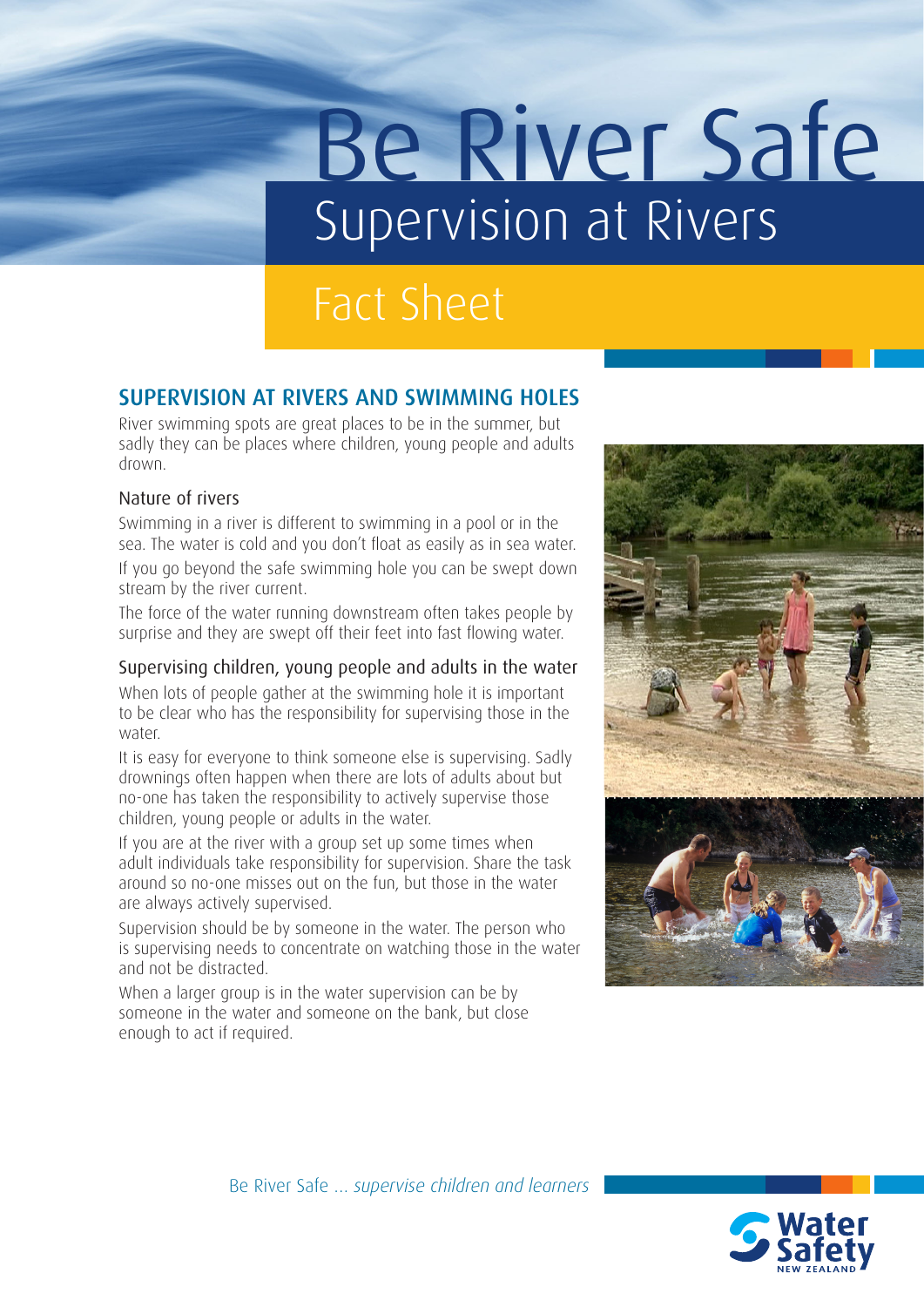#### Active supervision

The person supervising needs to focus only on one task, watching those in the water. They must not be distracted by things like:

- Playing games.
- Teaching one child or person to swim.
- Talking to others.
- Dealing with small children's needs.
- Preparing food.
- Eating or drinking.

#### Supervision by non-swimmers or poor swimmers

The person supervising in the water needs to be a strong swimmer. A non-swimmer or poor swimmer could supervise from the bank but they must have support and be able to alert someone with the skills to help if they see someone in trouble.

#### Supervising children under five

When children are under five, supervision means being within sight and within reach of the children.

If there are a number of under fives then there needs to be plenty of adults watching them. It's too easy for one person to be distracted by one child and not see another one in difficulty.

It takes less than a minute for someone to drown and it is very quiet.

#### Supervising learners and anyone who cannot swim

Any one who cannot swim or is learning to swim needs to be actively supervised. The supervisor needs to be within sight and within touch of any one who cannot swim or is learning to swim. The supervisor needs to make sure the learners and non-swimmers remain in shallower water well away from the river current.

#### Supervising when children, non-swimmers and the elderly are by the river

Every year people drown when they end up in the river unexpectedly. They may fall in and be swept away by the river current.

Take care on river banks and supervise children, non-swimmers and the elderly when they are by the river.

#### Don't let older children supervise younger children

Rivers are our most dangerous aquatic environment. It is just too dangerous to have older children supervise younger children.

An older child may be distracted for a moment by their own play. If a child was swept into the current, an older child who attempts a rescue may be swept away and drown as well.



Be River Safe Supervision at Rivers